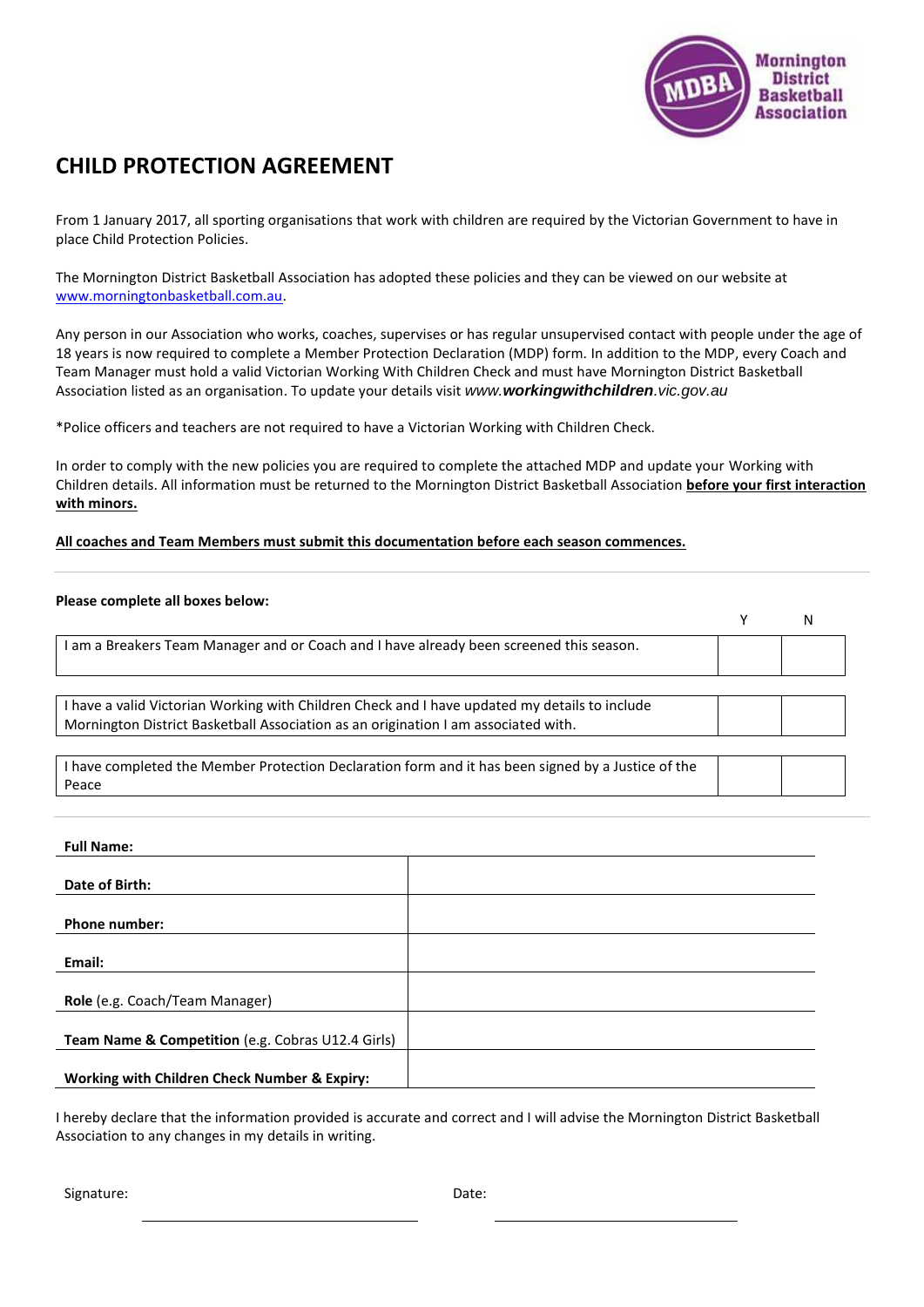

## **MEMBER PROTECTION DECLARATION**

I, …………………………………………. (name) of ………………………………………. …………………………………………………… (address) born / / solemnly and sincerely declare:

- 1. I am, or wish to be appointed as, a coach/administrator/official for basketball in the ………………………………..(age) competition conducted by Mornington Basketball Association.
- 2. I have never been charged with any criminal offence relating to child sexual abuse.
- 3. I am currently not the subject of any charge of a criminal offence relating to narcotics, violence or abuse including sexual abuse which has not yet been dealt with by the Courts.
- 4. I have not been found guilty by a Court of a criminal offence relating to narcotics, violence or abuse including sexual abuse.
- 5. No person has ever sought or obtained any intervention order, injunction or other restraining order against me alleging verbal or physical abuse (including sexual abuse).
- 6. I am not currently the subject of any sanction issued by a basketball association against me which prohibits me from holding a position of the type set out in clause 1 above.
- 7. No application submitted on my behalf has been rejected for, nor have I been suspended or dismissed from, a position in sport, volunteer organisation, business, educational or other Government or semi-government organisation where that rejection, suspension or dismissal relates to my conduct with persons aged under eighteen (18) years of age or to violence or drug use.
- 8. There are no other matters, which a reasonable person would consider relevant to the fitness of a person to be a coach of a team of players aged under eighteen or an administrator with frequent contact with persons aged under eighteen.
- 9. I will notify the President or CEO of the organisations appointing me to my position immediately upon becoming aware that any of the matters set out in clauses 2 to 6 above has changed for whatever reason.

I make this declaration that the information contained in it is true and correct and I make it understanding that a person making a false declaration is liable to the penalties of perjury.

Declared at………………………………………………………….., in the State of ……………. This……………… day of 20………

……………………………………………………………………….

**Signature** 

Before me:

(to be witnessed by a person qualified to take statutory declarations see over)